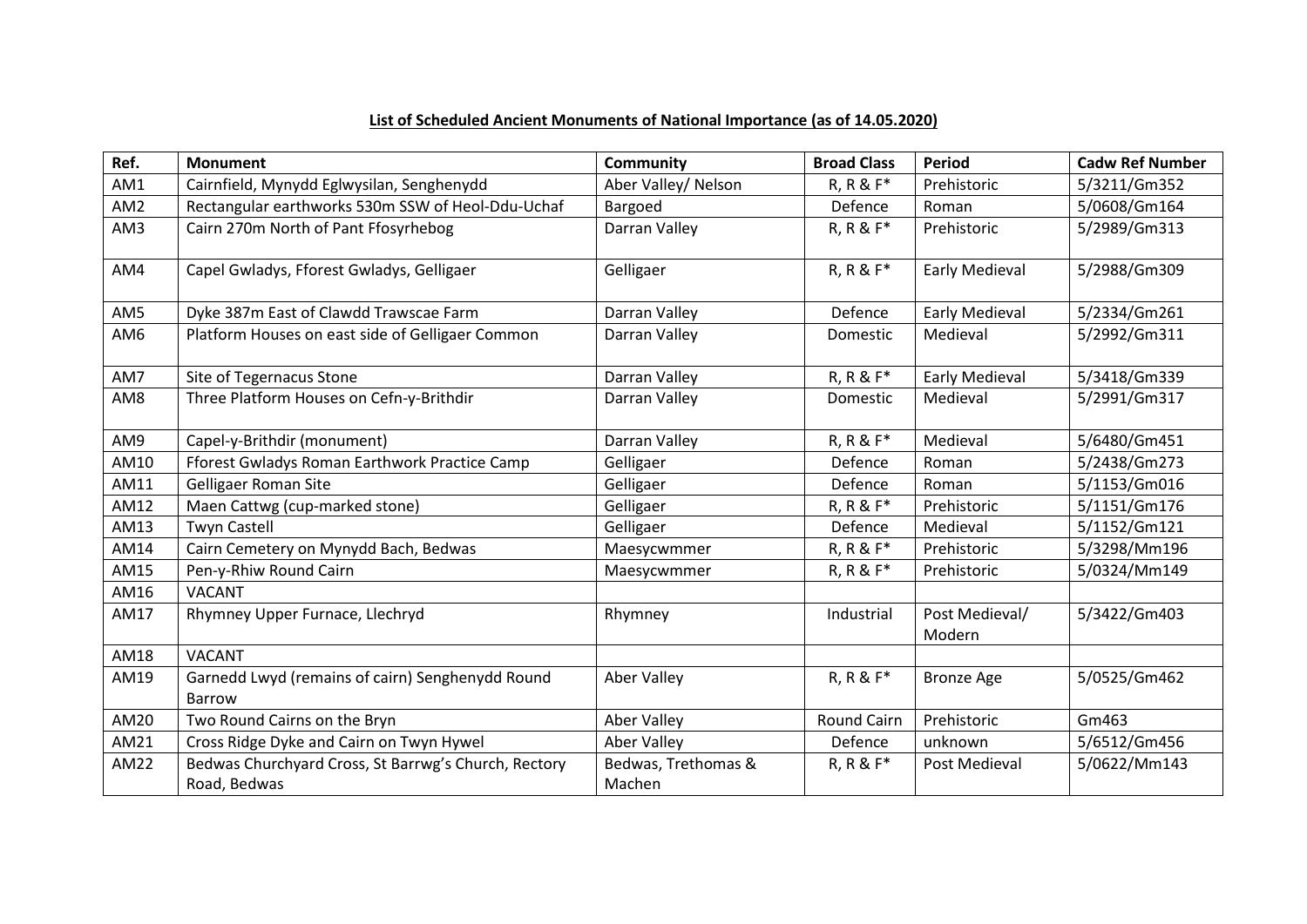| <b>AM 23</b> | Begwns Round Barrow, Mynydd Machen              | Bedwas, Trethomas &   | $R, R & F^*$ | Prehistoric       | 5/0626/Mm071   |
|--------------|-------------------------------------------------|-----------------------|--------------|-------------------|----------------|
|              |                                                 | Machen                |              |                   |                |
| AM24         | Cornish Type Engine House, Bryngwyn Colliery    | Bedwas, Trethomas &   | Industrial   | Post Medieval/    | 5/3698/Gm440   |
|              |                                                 | Machen                |              | Modern            |                |
| AM25         | Caerphilly Castle                               | Caerphilly            | Defence      | Medieval          | 5/1044/Gm002   |
| AM26         | Castle Morgraig                                 | Caerphilly            | Defence      | Medieval          | 5/0548/Gm/031  |
| <b>AM27</b>  | <b>Caerphilly Mountain Shaft Mounds</b>         | Caerphilly            | Industrial   | Post Medieval/    | 16488/Gm454    |
|              |                                                 |                       |              | Modern            |                |
| <b>AM28</b>  | Bryn Owen Farm Cairns, Llanfabon                | Llanfabon             | R, R & F*    | Prehistoric       | 5/0868/Gm051   |
| AM29         | Carneddi Llwydion, Mynydd Eglwysilan            | Nelson                | R, R & F*    | <b>Bronze Age</b> | 5/2835/Gm302   |
| AM30         | Site of former Rudry Ironworks                  | Rudry                 | Industrial   | Post Medieval     | 5/3195/Gm357   |
| AM31         | Ruperra Castle                                  | Rudry                 | Domestic     | Post Medieval /   | 5/3322/Gm379   |
|              |                                                 |                       |              | Modern            |                |
| AM32         | Gwern-y-Domen Castle Mound                      | Van                   | Defence      | Medieval          | 5/2182/Gm218   |
| AM33         | <b>Twmbarlwm Mound and Bailey Castle</b>        | Risca                 | Defence      | Medieval          | 3/2144/Mm044   |
| AM34         | Twyn-Yr-Oerfel Round Barrows, Ynysddu           | Mynydd-y-Grug Ynysddu | R, R & F*    | Prehistoric       | 3/0366/Mm070   |
| AM35         | Twyn-Cae-Hugh, Round Barrow, Ynysddu            | Mynydd-y-Grug Ynysddu | R, R & F*    | Prehistoric       | 3/0367/Mm3     |
| AM36         | Fort South of Penllwyn Fawr                     | Pontllanfraith        | Defence      | Roman             | 3/1678/Mm96    |
| <b>AM37</b>  | Twyn Tudor Motte & Bailey Castle, Mynyddislwyn  | Mynyddislwyn          | Defence      | Medieval          | 3/2154/Mm035   |
| AM38         | Round Cairn 315m South of Upper Wenallt         | Risca                 | R, R & F*    | Prehistoric       | 3/2335/Mm46    |
| AM39         | Charcoal Blast Furnace at Abercarn              | Abercarn              | Industrial   | Post Medieval /   | CAM1/1/6655/Mm |
|              |                                                 |                       |              | Modern            | /250           |
| AM40         | Caerphilly Iron Furnace, Caerphilly             | Caerphilly            | Industrial   | Post Medieval /   | CAM1/1/6737/Gm |
|              |                                                 |                       |              | Modern            | 503            |
| AM41         | Former Dam of Cwmcarn Canal Reservoir           | Crosskeys             | Water        | Post Medieval /   | CAM1/1/6746/Mm |
|              |                                                 |                       | Supply &     | Modern            | /259(CAE)      |
|              |                                                 |                       | Drainage     |                   |                |
| AM42         | Machen Forge & Tinplate Works, Bedwas           | Bedwas, Trethomas &   | Water        | Post Medieval /   | CAM1/1/6905/Gm |
|              |                                                 | Machen                | Supply &     | Modern            | 516            |
|              |                                                 |                       | Drainage     |                   |                |
| AM43         | Ruperra Hillfort & Motte, Rudry (Craig Ruperra) | Rudry                 | Defence      | Prehistoric       | GM511 (CAE)    |
| AM44         | Pen-y-Fan Canal Reservoir, Crumlin              | Crumlin               | Water        | Post              | CAM 1/1/6911   |